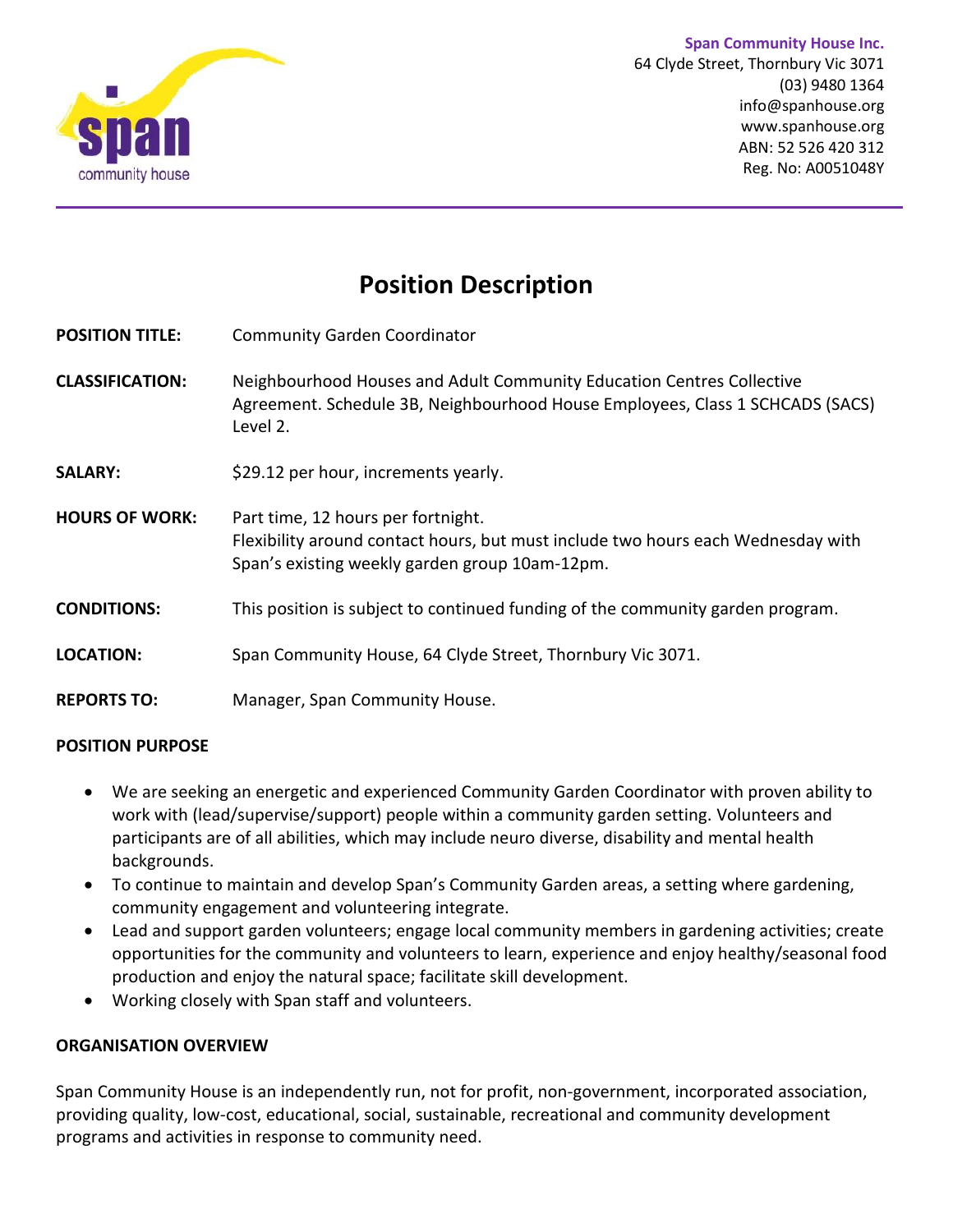## **VISION**

Empowering people to create an inclusive, healthy and sustainable community.

#### **MISSION**

Span Community House will develop and support the local community through educational, social inclusion and recreational activities:

- Community development and connectedness,
- **•** Sustainability.
- Empowerment of marginalised groups and those experiencing economic disadvantage,
- Health and wellbeing,
- Social justice,
- Education and knowledge.

## **VALUES**

Span provides programs and services underpinned by the following values:

**Inclusiveness** - We welcome and embrace diversity of culture, sexuality, religious beliefs and all abilities. **Quality** - We are committed to operating our organisation with a high degree of competency and professionalism.

**Empowerment** - We are committed to supporting and upskilling our community so they can improve their own circumstances and contribute to the creation of an inclusive, healthy and sustainable community. **Responsiveness** – We are proactive in identifying the needs of our community and providing timely programs and services to respond to their needs.

**Equity** – We will treat everybody fairly and ensure access, opportunity and empowerment for all people, while at the same time striving to identify and eliminate barriers that have prevented the full participation of some groups.

**Integrity** - We operate our organisation and treat people with respect, honesty and fairness. Our decision making, and our processes will be transparent.

**Sustainability** – We adopt and model practices that contribute to the sustainability of our planet as well as providing education and projects that empower our community in these practices. We are also committed to the financial sustainability of our organisation by ensuring we comply with our funding bodies criteria and by proactively seeking and managing a variety of income streams.

## **KEY RESPONSIBILITIES**

- Supporting Span with garden development, planning and creating garden initiatives for community engagement.
- Working side by side collaboratively with and guiding volunteers and participants on a schedule, both short term and long term, for planting and maintenance.
- Allocating tasks to new participants and volunteers joining the garden program relevant to their skill level and experience.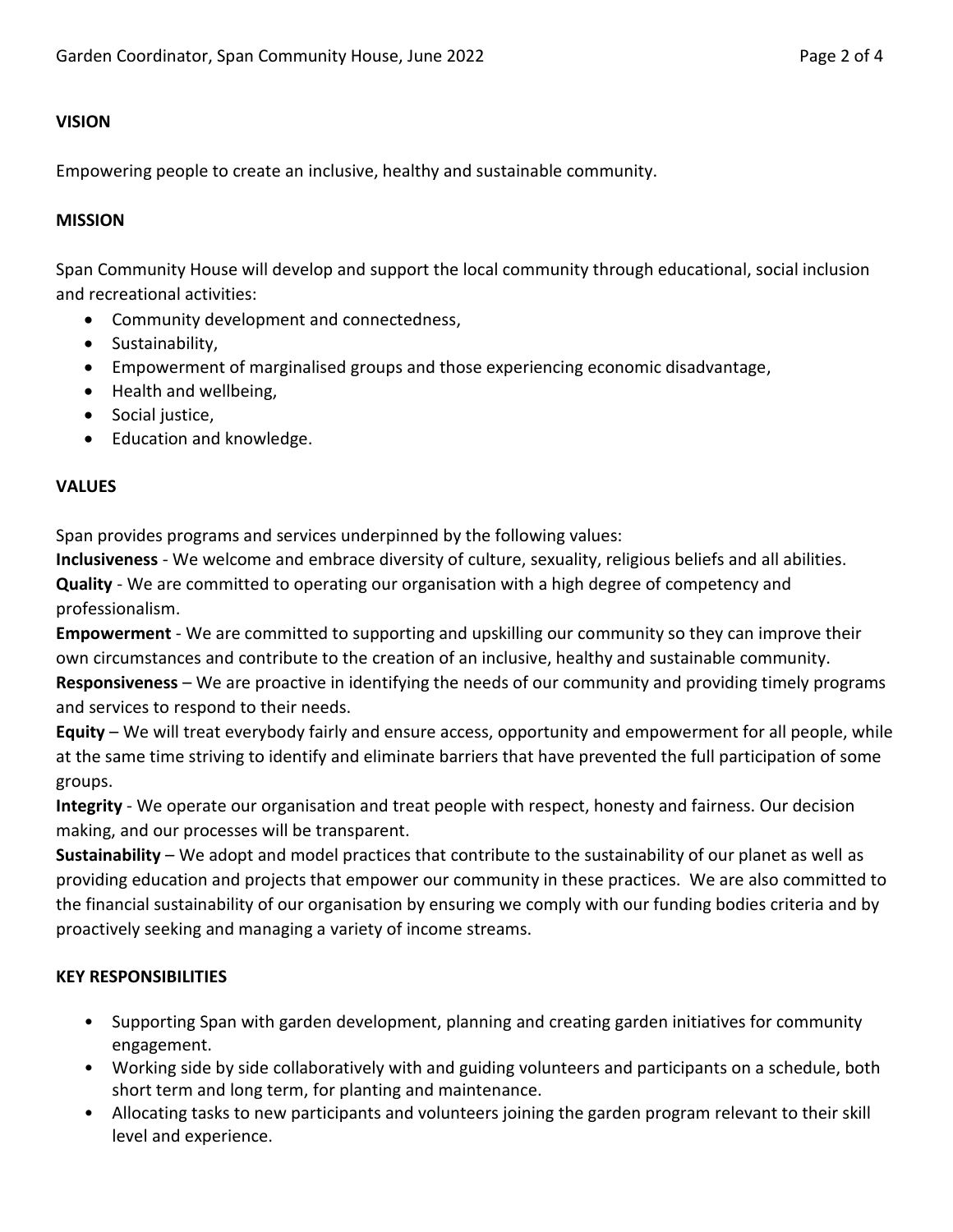- 
- Garden initiatives: bring ideas for the short term and longer term development of the garden and programs associated with the community garden using environmentally sustainable practices.
- Ability to undertake garden maintenance. Ability to physically and safely take on medium to heavy gardening tasks including; lifting, bending and moving materials.
- Management and commitment to and working with compost in the compost program. Management of the 'Swap and Go' community compost program. Measuring, tracking and processing compost deliveries by community members, which at present is approximately 50 kg plus per week.
- Equipment care, safety and storage.
- With the support of Span, develop opportunities to run short term garden workshops for the wider community, both face to face and online.
- Providing the Manager with requests for materials and costing for budgeting purposes.
- Collaborating with staff to develop and broaden the opportunities for groups and individuals to access the Span Community Garden (often people with limited garden ability and all abilities).
- Maintaining a positive social and supportive atmosphere at Span, with participants, community members, staff and volunteers.
- Provide information to staff regarding potential donors or funders.
- Attend bi-weekly / weekly update meetings with the Manager and attend staff meetings.
- Working autonomously but within a small team environment.
- Report any accidents, injuries, property damage or identification of hazards.

## **SELECTION CRITERIA**

## **Essential**

- Strong gardening and horticultural skills and experience ideally in a community garden setting.
- Demonstrated experience leading and coordinating volunteers and participants with varying abilities and skills, in a community setting with confidence.
- Ability to communicate and engage with diverse groups of people and individuals, tailoring communication and duties to suit the individuals and the group, in a respectful and accepting manner.
- Demonstrate commitment to a community inclusive practice.
- Demonstrate initiative and commitment to task completion whilst being innovative and creative.
- Demonstrate commitment to instigating and maintaining environmentally sustainable practices.
- Proactive person who can work autonomously and in a small team environment.

## **Desirable**

- Access to a vehicle and a drivers licence.
- Ability, skill and commitment to driving a passenger van for group outings.

## **EMPLOYMENT CONDITIONS**

- Police check.
- Working with children's check.
- Includes pro rata annual leave, personal leave and superannuation.